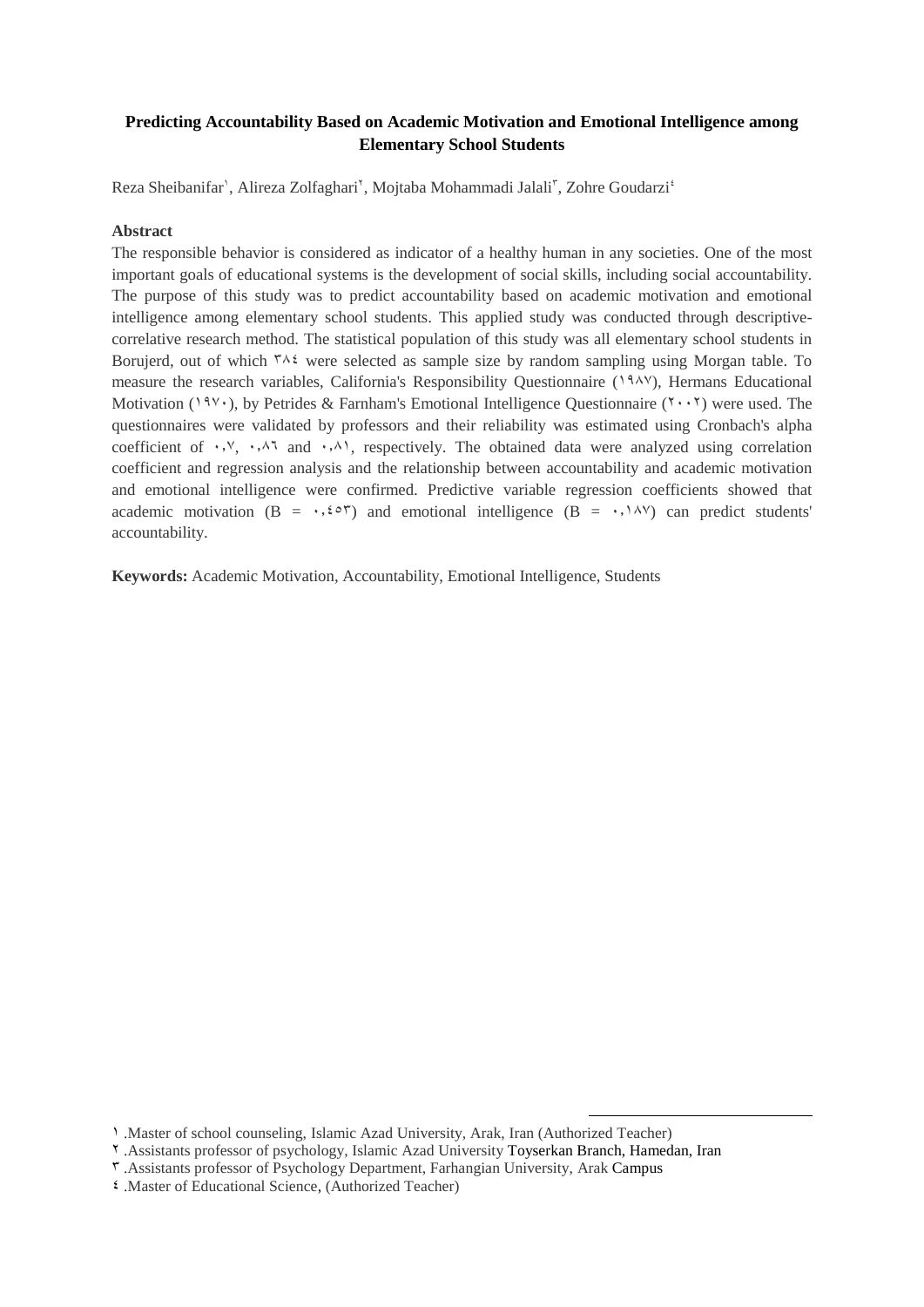#### **The Role of Classroom Management Authority Sources**

## **in Predicting Teachers' Teaching Styles**

Omid Veisi', Moslem Amiri', Maryam Mohammadi'

### **Abstract**

The aim of this study was to investigate the role of classroom management authority sources in predicting teachers' teaching styles. The statistical population of the study was all teachers working in Paveh and Javanrood counties to be  $\lambda \cdot \cdot$  people, out of which  $\lambda \cdot \cdot$  people ( $\lambda \cdot \cdot$  men,  $\lambda \cdot$  women) were selected through stratified random sampling using krejcie and Morgan sample size table. The research method was descriptive and correlational. Data was collected using two questionnaires of researcher-made classroom management styles (based on French and Raven theory,  $197 \cdot$ ) and Prushing Teaching Style ( $\gamma \cdot \gamma$ ). In order to analyze the data, descriptive statistics and inferential statistics methods including univariate variance analysis test and stepwise regression were used. The results of the study showed that there is a relationship between the classroom management authority sources and teachers' teaching styles  $(P \ge \cdot, \cdot^\circ, P \ge \cdot, \cdot)$ . Findings indicated that a number of resource styles of classroom management authority have the ability to predict teaching styles. These results showed that scientific, encouragement, disciplinary and reference management styles have the most role in predicting teachers' teaching styles.

**Keywords:** Classroom Management Styles, Teachers, Teaching Styles, Sources of Authority

1 .Authorized Teacher

1

<sup>2.</sup> PhD Student in Educational Psychology, Department of Educational Sciences, Faculty of Educational Sciences and Psychology, Shahid Madani University of Azarbaijan, Tabriz, Iran

<sup>3.</sup> MA in Educational Psychology, Payame Noor University of Javanrood. Kermanshah, Iran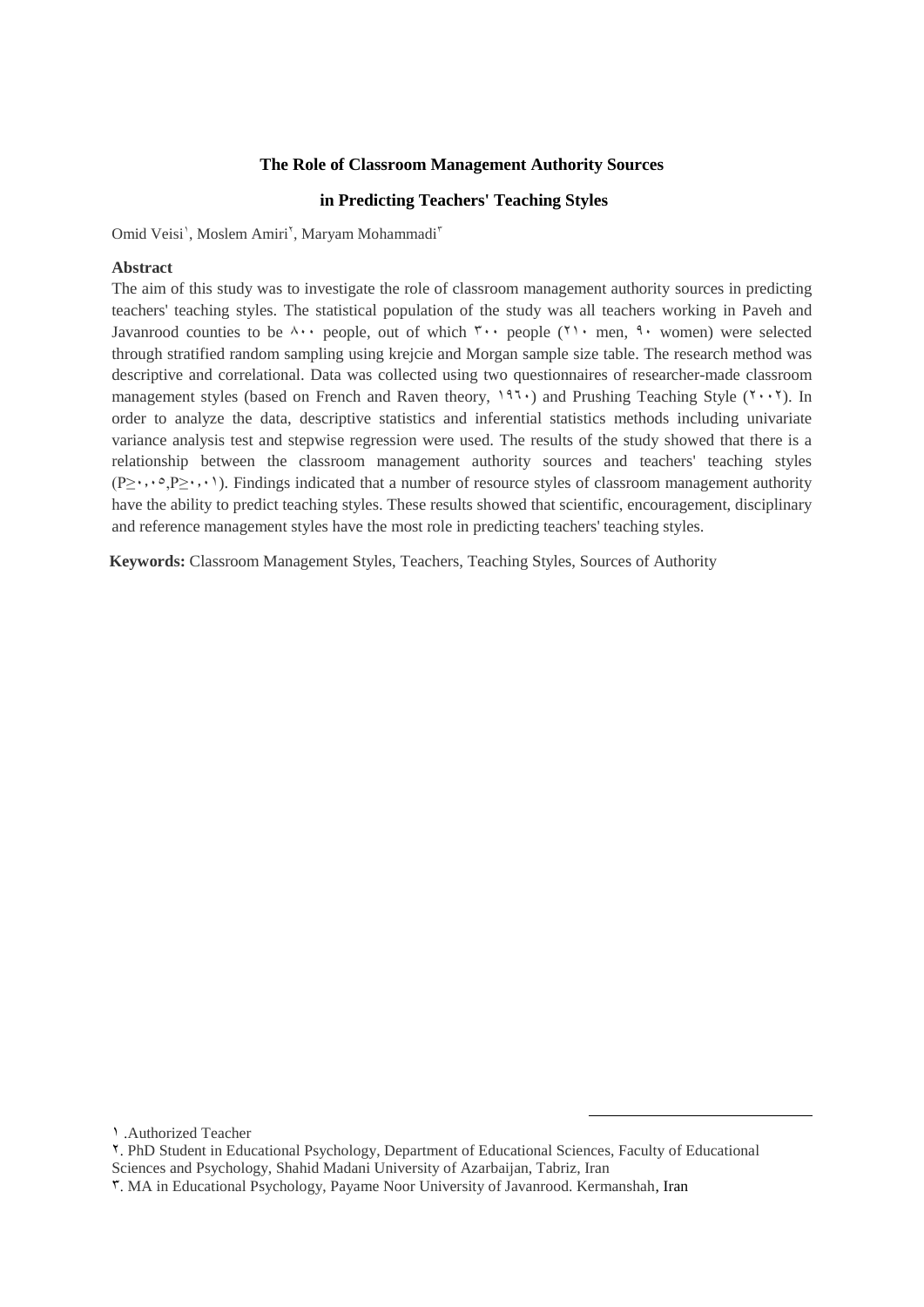## **Explain the Lifestyle Based on the Prophetic and Alawite Teachings**

Ali Najjarpoorian', Abdolsaeid Mohammad Shafiee'

## **Abstract**

The lifestyle is a unique and individual whole of life under which all the processes of public life are subordinated and includes set of attitudes, values, behaviors, and tastes in anything. Lifestyle is a way that a person chooses during his life and its foundation is laid in the family, which is influenced by culture, race, religion, economic and social status, beliefs and convictions. Lifestyle in the Holy Qur'an is in line with attributes such as good life, proper lifestyle, extremely valuable lifestyle, truthfulness-based lifestyle, way of life which is completely obedience to God and a special way of life that is accompanied by Islam or submission. In this research, many hadiths and narrations (Islamic Teachings) were focused on. Finally, a lifestyle associated with Islam, due to the comprehensive plan written for human beings, is a worthy medium of thought and crystallizes human guardianship as the Top of Creatures. In fact, man is on the path of a divine test to choose a way out of the various ways including the divine invitation, call of reason and soul and the attraction of the world and the hereafter and the efforts of the carnal god. Considering the above, we can say that in this study, we get acquainted with the preference of appropriate behaviors in different life situations.

**Keywords:** Family, Islamic Lifestyle, Lifestyle, Society

1

<sup>1.</sup> Theology Department of Farhangian University, Tehran Branch

<sup>2</sup> .Education Department of Farhangian University, Nasibeh Branch, Tehran. Iran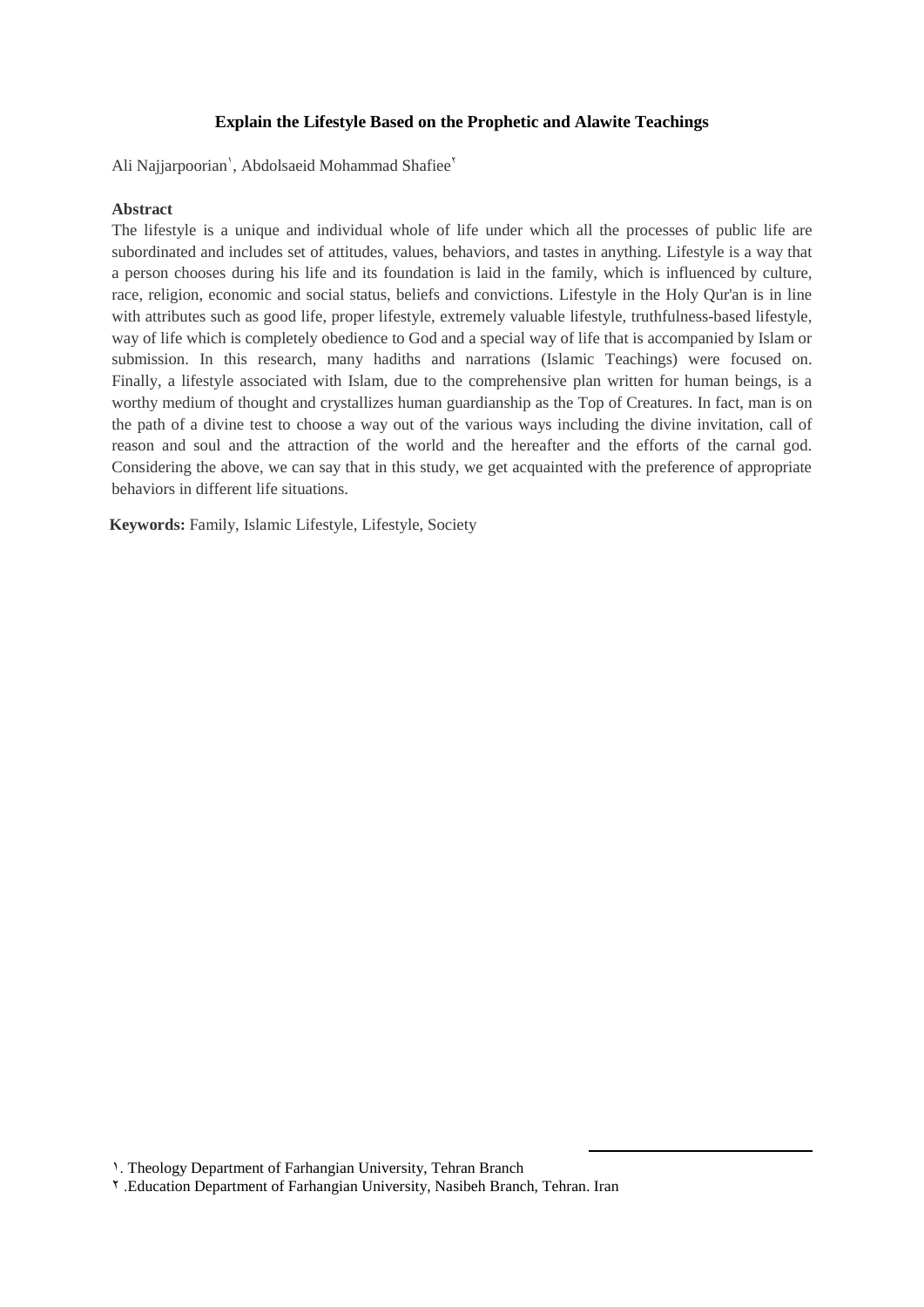## **The Role of Social Networks and Women's Identity Styles in Marital Instability**

Abbas Sarikhani', Mohammad Ali Kamalinahad<sup>Y</sup>

## **Abstract**

The aim of the this study was to determine the role of addiction to social networks, feminist tendencies and identity styles in marital instability among women in Arak, Iran. The statistical population of this study was all married women in Arak to be unlimited and  $\frac{r}{4}$ samples were selected by the available sampling method in the spring of  $\gamma$ .  $\gamma$  and the data was collected from married women present in public places, offices, universities, and libraries using the Stability of Marriage Index, the Identity Style Scale, the Internet Addiction Questionnaire, and the Feminist Orientation Questionnaire. The results of the study showed that addiction to social networks indicates that women have a detrimental dependence on the Internet and social networks and this increases the instability of marital life. Findings also show that among identity styles, information identity style has the highest and normative identity style has the least intensity of relationship with instability of marriage.

**Keywords**: Marital Instability, Cyberspace, Identity Styles.

# **The Effect of Camaraderie and Competitive Learning Style on Students' Academic Achievement in Biology**

1

1 .Educative Science, Shahid Bahonar Campus, Farhangian University, Arak, Iran

<sup>2</sup> .Educative Science, Shahid Bahonar Campus, Farhangian University, Arak, Iran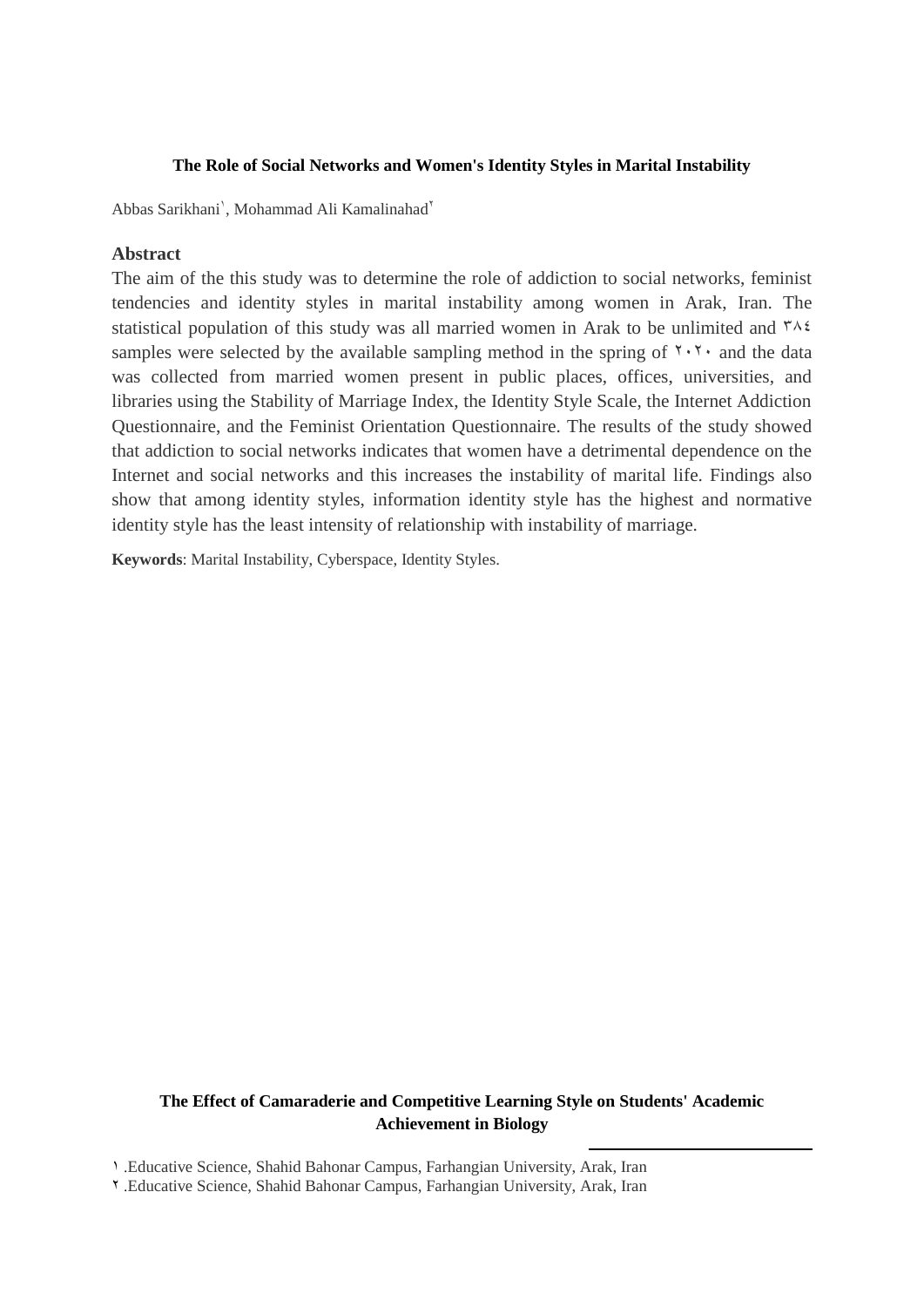Rezvan Moradihaghighat', Akram Safari<sup>Y</sup>, Fateme Sabouri<sup>T</sup>

## **Abstract**

The aim of this study was to investigate the camaraderie and competitive learning style in students' academic achievement in Biology. The statistical population of this study was male elementary school students in District  $\gamma$  of Tehran, Iran. The sample size was determined using Cohen's table of  $\gamma$  people and they were divided into experimental and control groups by random sampling. The research method was quasi-experimental as pretest-posttest with a control group. The experimental group was divided into two groups of  $\tilde{y}$  people, one group in a camaraderie way and the other in a competitive way in eight sessions from different topics of the second elementary science textbook. In order to collect and analyze the data, descriptive statistics (mean and standard deviation) and distribution (skewness and elongation) along with t-test were used. The results showed that there is a significant difference between the two groups in terms of academic achievement in Biology; In other words, learning comradely has a significant effect on the students' academic achievement in Biology. I is suggested that the conditions of education be provided in a friendly manner, in other words, participatory learning, and favorable environment for the dynamism and promotion of teamwork culture in schools are suggested.

**Keywords:** Camaraderie Learning, Competitive Learning, Biology

## **Identifying the Components of Life Skills proposed by the World Health Organization in the Elementary School Social Studies Curriculum: A Qualitative Study**

 $\overline{a}$ 

Reza Masouminejad', Atieh Lamei<sup>Y</sup>

<sup>1</sup> .Authorized Primary School Teacher

<sup>2</sup> .Lecturer at Farhangian University

<sup>3</sup> .Khajeh Nasir Toosi University of Technology